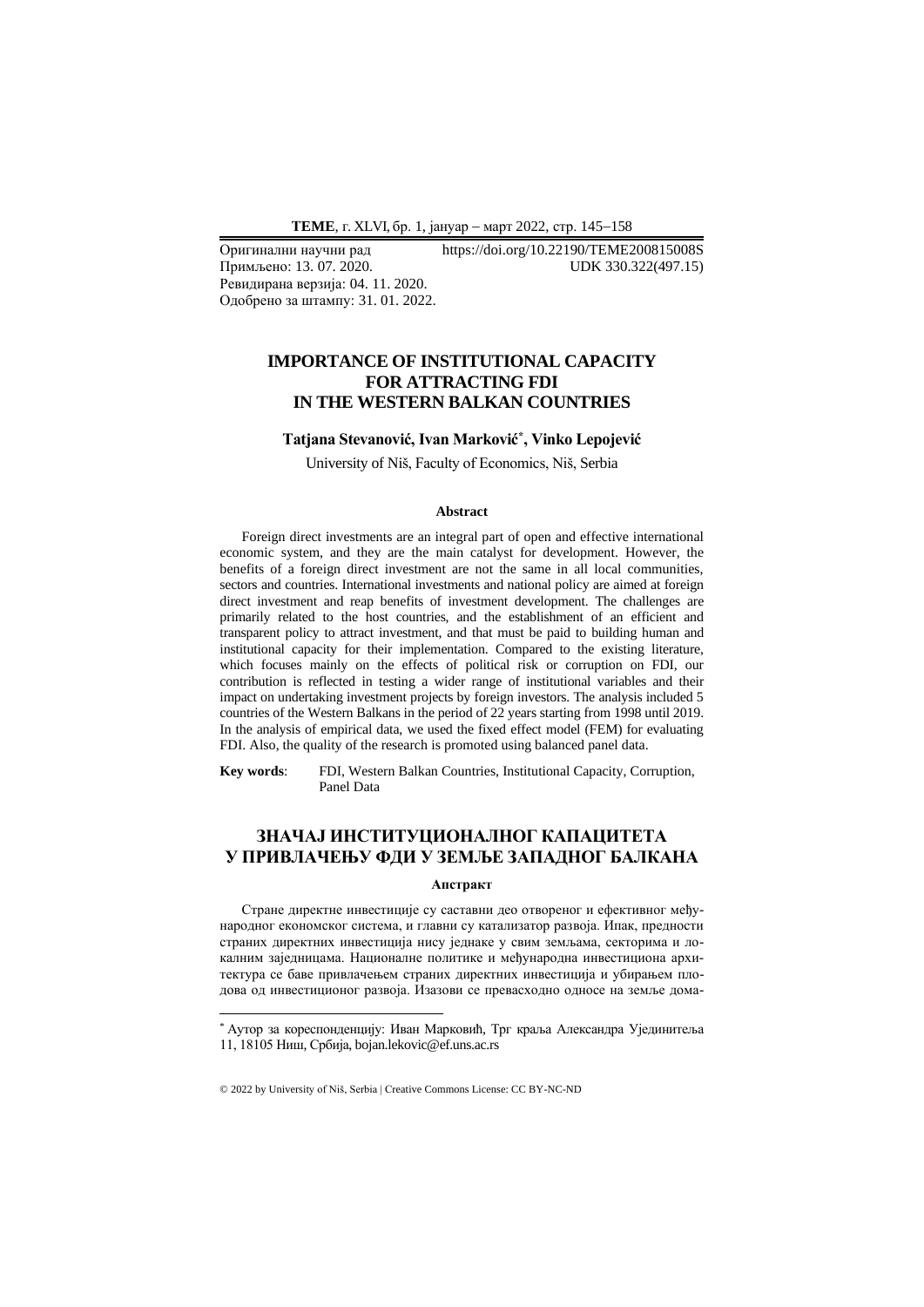ћине, које морају да успоставе транспарентну и ефикасну политику привлачења инвестиција, као и да се посвете изградњи људских и институционалних капацитета за њихово спровођење. У поређењу са постојећом литературом, која се фокусирала углавном на ефекте политичког ризика или корупције на страна улагања, допринос овог рада се огледа у анализи ширег распона институционалних варијабли и њиховог утицаја на предузимање инвестиционих пројеката од стране инвеститора. Анализа обухвата 5 земаља Западног Балкана у периоду од 22 године, почев од 1998. до 2019. За анализу емпиријских података користи се модел са фиксним ефектима (ФЕМ). Такође, квалитет истраживања унапређује се коришћењем панела уједначених података.

**Кључне речи**: ФДИ, земље Западног Балкана, институционални капацитет, корупција, панел података.

#### *INTRODUCTION*

The overall benefits of FDI in the world are documented and well known (Helpman, 1984). Bearing in mind the relevant policies of the host country and the basic level of development, studies clearly show that foreign direct investments trigger the spread of technology, improve the quality of human capital and contribute to the integration of world trade, help to establish a more competitive business environment and enhance firm development (Di Mauro, 2000). All this contributes to the increasing economic growth as a powerful instrument for reduction of poverty in developing countries, particularly the economies of Southeast Europe (Botrić, & Škuflić, 2006). Moreover, in addition to strictly economic benefits, FDI may help improve environmental and social conditions in the host country, for example, the transfer of clean technologies and introducing socially responsible corporate policy.

The most important research is not only focused on the positive effects of foreign direct investment on economic development, but also deals with the potential shortcomings of the host economy, both economic and non-economic. (Grosse, & Trevino, 2005). Although many disadvantages, which are often referred to as cost, reflect the shortcomings of the policies of the host country, the great challenges occur in the event that these shortcomings cannot be easily remedied. Moreover, some governments of host countries see the increased dependence of companies that operate internationally, and therefore the loss of political sovereignty. Some of the benefits expected from investing may be unattainable, for example, if the domestic economy is not able to take advantage of technology or knowledge transfer via foreign direct investment.

The main goal of our empirical research is to test the impact of the variables that most affect the institutional quality of a country, as efficiency of public administration, control of corruption, quality of legal regulation, all with the aim of measuring the attractiveness of FDI. The contribution of this paper is reflected in the fact that it adds several new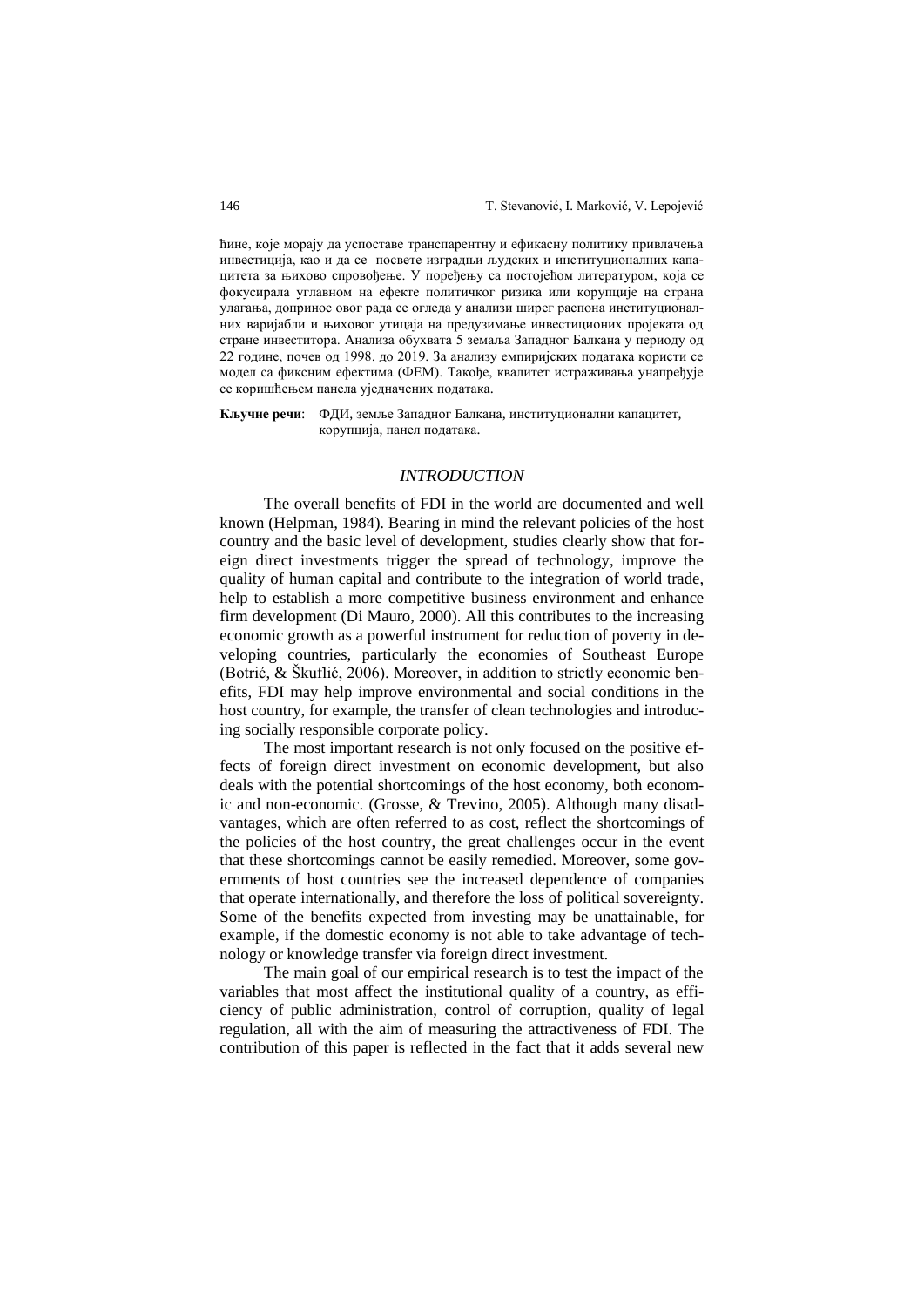directions to the existing research. First, we re-examine the role of institutional capacity in 5 countries of the Western Balkans in the period of 22 years starting from 1998 until 2019. Then, compared to the existing literature, which focuses mainly on the effects of political risk or corruption on FDI, our contribution is reflected in testing a wider range of institutional variables and their impact on undertaking investment projects by foreign investors. In the analysis of the empirical data, we used the fixed effect model (FEM) for evaluating FDI. Also, the quality of the research is promoted using a balanced panel data.

The paper is organized as follows. Section 2 presents institutional aspects of attracting FDI. Section 3 describes the institutional data used in this study. Discussion of results and predicted scenarios are presented in Section 4. The last section presents the concluding remarks.

### *LITERATURE REVIEW*

In addition to the initial macroeconomic stimulus stemming from investment, FDI stimulates growth by increasing overall factor productivity and overall resource efficiency used in the domestic economy. The authors single out three channels by which this is achieved: the connection of foreign direct investment and foreign trade flows, spillovers and other external factors related to the business sector of the host country and the direct impact on the economic structure of the host country (Blonigen, & Bruce 2005). In less developed countries, it seems that foreign direct investments have less impact on growth due to the presence of initial external influence (De Mello Jr, 1999).

A number of significant scientific studies have explored the relationship between FDI and variables that directly or indirectly affect the very nature of FDI. As noted by some authors (Yin-Li et al., 2012), the increased inflow of FDI is influenced by a number of factors including market size (Ramirez, 2006; Quazi, 2007), quality of comprehensive infrastructure (Daude, & Stein, 2007), openness to trade (Martens, 2015; Liargovas, & Skandalis, 2012), and human capital (Glass, & Kamal, 2002; Blomström, & Kokko, 2003; Noorbakhsh, & Paloni, 2001). However, only a few studies have focused on the causal relationship between FDI inflows and institutional quality of their research (Fazio, & Talamo, 2008; Alonso, & Garcimartín, 2013). The used model in this paper describes the dependence of FDI on seven selected regressors presenting indicators which in theory are considered as keys to move FDI. They are the following indicators: export coefficient (GDP\_EX), government effectiveness (GEF), political stability (PLST), market size (POP), quality regulations (RQU), the degree of openness of the economy (TOPEN) and corruption control (CC). According to most authors, there are several reasons why the quality of institutional architecture is a prerequisite for the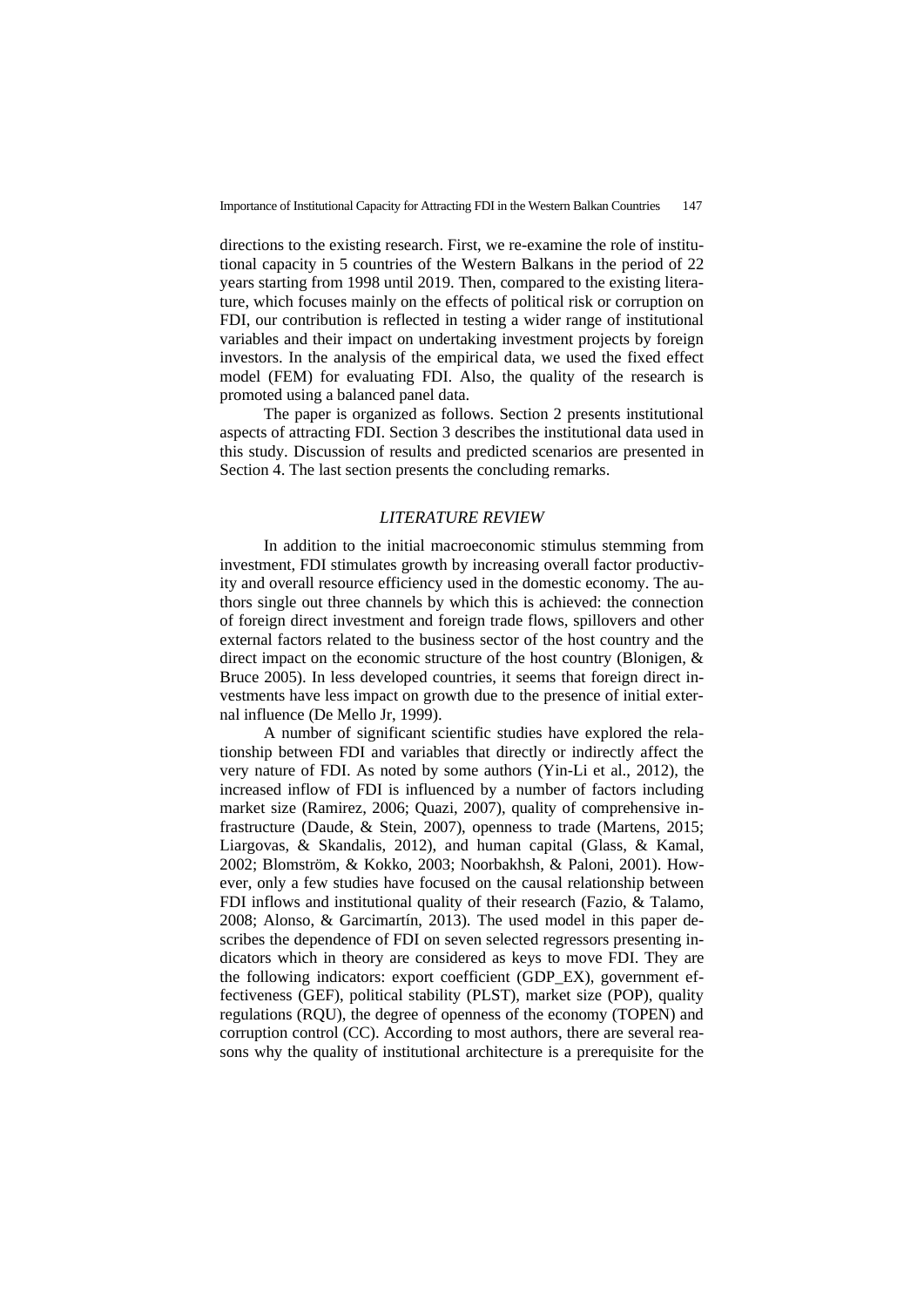greater influx of FDI. Namely, the poor institutional environment creates a growth of corrupt practices and thus negatively influences the FDI influx (Wei, 2000). Also, if there is an increased investment risk (country risk, political risk, currency risk, etc.), this will have a negative impact on foreign capital inflows in the form of FDI. Finally, the higher quality of institutions in the country creates a favorable environment, with higher productivity and yields that attract FDI.

## *INSTITUTIONAL ASPECTS OF ATTRACTING FDI - THEORETICAL AND EMPIRICAL FRAMEWORK*

The institutions of the economic system to a great extent define the business environment. FDI are particularly sensitive to the impulses coming from the Government. Higher or lower efficiency of economic entities depends on many of determinants. This paper examines some of the parameters of attracting FDI in the Western Balkans.

The used model in this paper describes the dependence of FDI from seven selected regressors presenting indicators which, in theory, are considered as keys to move FDI. They are the following indicators: export coefficient (GDP\_EX), government effectiveness (GEF), political stability (PLST), market size (POP), quality regulations (RQU), the degree of openness of the economy (TOPEN) and corruption control (CC).

Tintin (2013), in his study, analyzes the determinants of FDI in the six countries of Central and Eastern Europe, with the inclusion of institutional variables and traditional factors in the period 1996-2009. The main approach in the study was the panel for estimating at least squares with fixed effects. Results show an economically significant and positive role of the GDP amount, trade liberalization, government instability and the inflow of FDI. The index of economic freedom, index of the state sensitivity, index of political rights and civil liberties index have a different, but significant effect on the inflow of FDI in the observed group of countries, from different countries of investors.

Export and outward FDI can be substitute or complementary, according to the development stages of outward FDI. Thus, Liua et al. (2016) find "that in a given economic environment, companies optimize a production function that includes three export activities, foreign direct investment, and domestic production and sales. Optimization of production functions and achievement of company' s goals require companies to complement exports with foreign direct investment, export or substitute with outward FDI, in accordance with the development phase of outward FDI." Bahadur, & Tandon (2015) argue that FDI is one of the crucial macroeconomic variables affecting the Indian economy. The growth and development can be affected by increasing the level of exports and inviting more foreign currency inflow into the country. They conclude that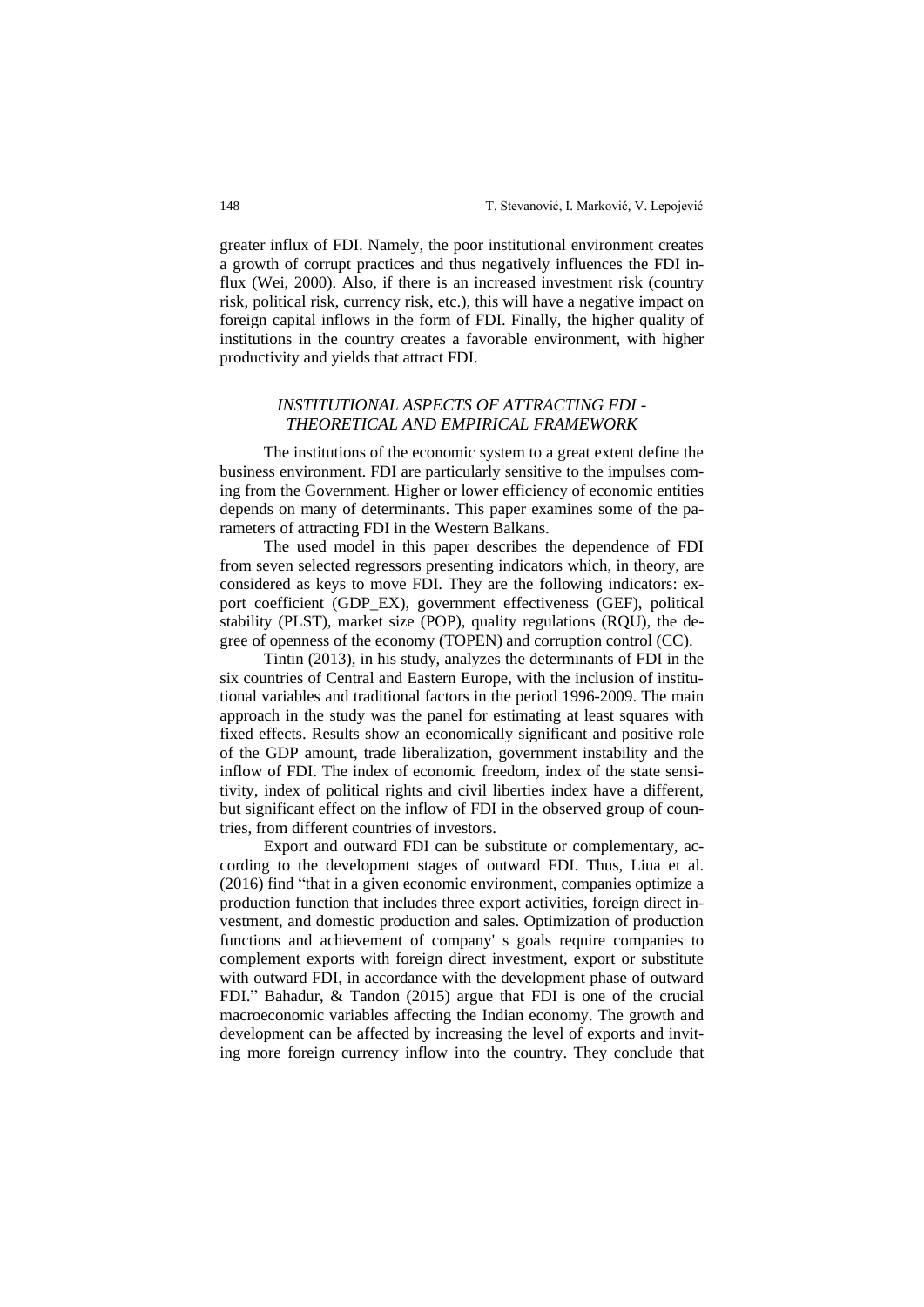there is no long-term association between the FDI and export through Granger causality approach. The findings also show that there is no causality between the variables.

Government effectiveness (GE) is a variable that measures efficiency of public administration and the quality of public services provided. Statistically, this parameter indicates a very strong positive correlation. Consequently, it can be concluded that efficient public administration is an extremely important factor in attracting FDI in the Western Balkans. A study performed by Benassy-Quéré et al. (2005) referred to the role of the institutional environment in attracting FDI. Using various econometric techniques, the authors with enough arguments confirm the theoretical view on the role of institutions, regardless of the estimated GDP per capita. The study confirmed that the efficiency of the public sector as a whole is an important determinant of FDI, including the tax system, security of property rights, the speed of starting a business, transparency, lack of corruption, judicial efficiency and prudential standards. Results of research conducted by Busse, & Carsten (2007), using two different econometric models (Arellano-Bond generalized method of moments and fixed effects model for ground estimator - GMM) show that the following determinants of foreign investments are of great importance: government stability, corruption and ethnic tensions, external and internal conflict, democratic accountability, law and order and quality of government bureaucracy. The analysis covers 83 developing countries in the period 1984-2003. The authors conclude that the institutional indicators and political risk are important when multinational corporations are faced with decisions about where to invest in developing countries.

When it comes to Political stability (PLST), Brada et al. (2006) observed a fundamentally different nature of the political instability of some economies in transition in comparison to other countries. In these countries, there is, to a significant extent, uncertainty about the evolution of democracy, stability and government efficiency, as well as the risk of social unrest. Also, some countries in transition, especially those in the Balkans, were exposed to another type of political risk, caused by the war unrest, inter-state, inter-ethnic or internal, as well as foreign economic and military interventions. When Desbordes, & Vicard (2009) examine how bilateral investment treaties affect FDI, they concluded that FDI-based profits depend significantly on the quality of political relations between the FDI's country of origin and the host country. Effects of bilateral investment treaties depend on the quality of political relations between the Parties. The authors also conclude that there must be complementarity between bilateral investment treaties and quality local institutions. The research is based on the evaluation of influence of the interstate political interactions on bilateral FDI stocks between 30 OECD, 62 OECD and non-OECD countries over the 1991-2000 period. Of particular importance is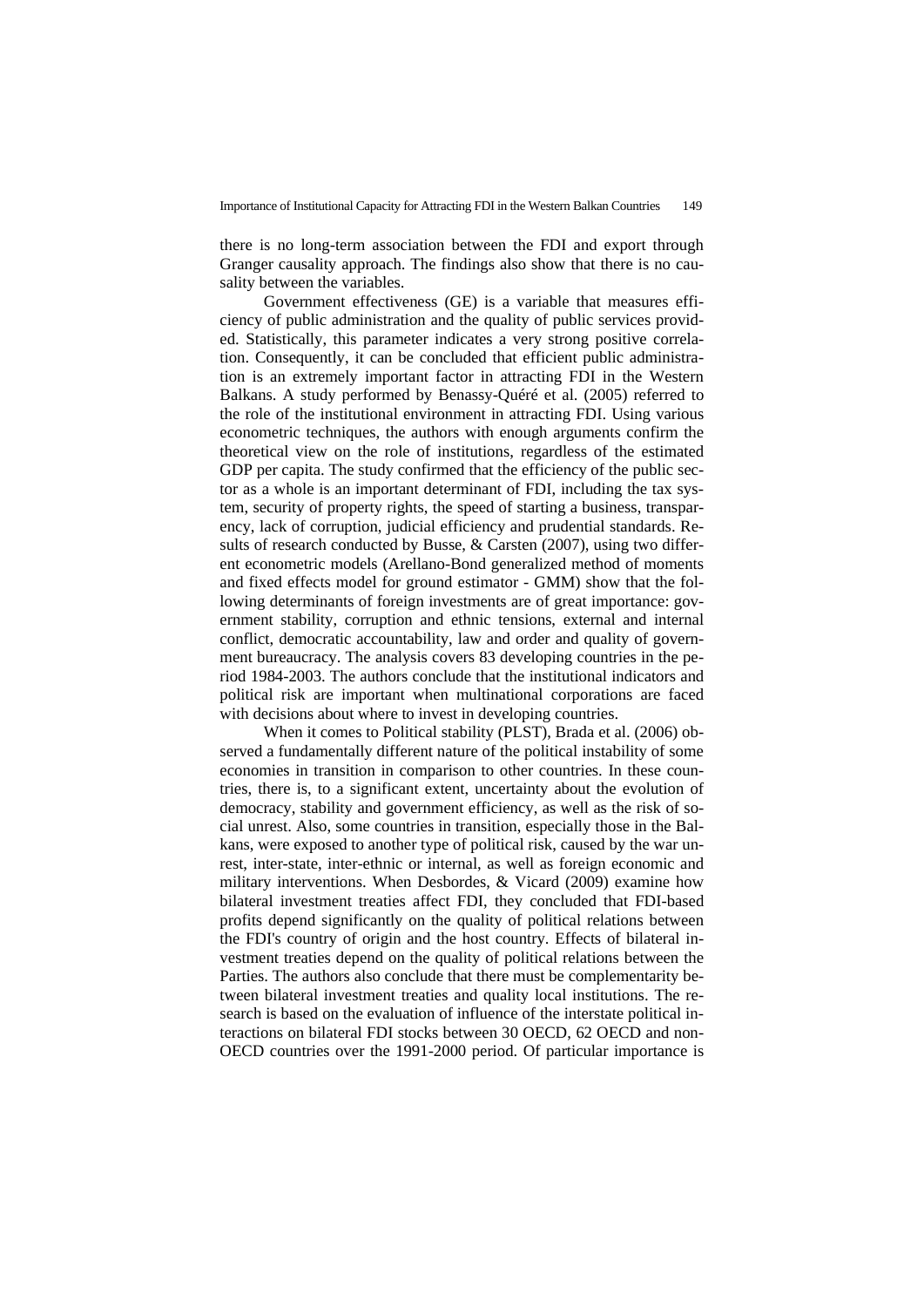the authors' conclusion that the positive effect of bilateral investment treaties on FDI depends decisively on the quality of bilateral relations, and the increase of foreign direct investment among countries with political tensions.

The study of Wisniewski, & Pathan (2014) investigated the role of political factors in making decisions about the location of investments of multinational companies. The authors place the central focus on the analysis of inter FDI in OECD countries, the influence of their political institutions and processes on their inflow. Researching differences in policy environment and their role in the decision-making of international investors has documented that these variations lead to significant differences in the geographical distribution of FDI.

Martinez-San Roman et al. (2016) analyzed the quality of FDI flows between EU countries, as well as the importance of economic integration on FDI inflows in the period 1995-2009. Their results indicate a strong link and a positive correlation between the degree of economic connectivity and FDI inflows. In this regard, the variables related to the size (structure) of the market appear to be relevant for explaining intra-European FDI flows.

Regulation Quality (RQU) measures institutional obstacles to the functioning of the market. The research results are different. Better institutions as a whole have an economically significant and positive FDI, with some institutional aspects being more important than others. Some of them point to the negative sign on the variables with statistically significant value. From the empirical point of view, the impact of government regulations on the quality of FDI has been discussed by Brusse, & Groizard (2008). Using a large number of government regulations and a comprehensive World Bank database, they tested the hypothesis that countries with restrictive regulations could not effectively use FDI inflows. They investigated the effects of starting and closing companies, labor market regulation, contract execution, creditors' rights and loan approval. The results of this study have important political implications in the sense that the government must first improve the quality of regulation in their countries, before they could take advantage of openness to foreign capital in the form of FDI, i.e. in order to maximize the possibility of the inflow of FDI contributing to higher rates of growth.

On the other hand, Adams, & Opoku (2015) investigated the impact of FDI on economic growth and the impact of the countries' regulatory regime to increase FDI in the 22 African countries for the period 1980-2011. They implemented General Methods of Moments (GMM) and found that there is mutual interdependence and influence, and their interaction has a significant positive effect on the economic growth between FDI and regulations (business regulations, total regulations, market regulations and labor market regulations). Obviously, higher FDI growth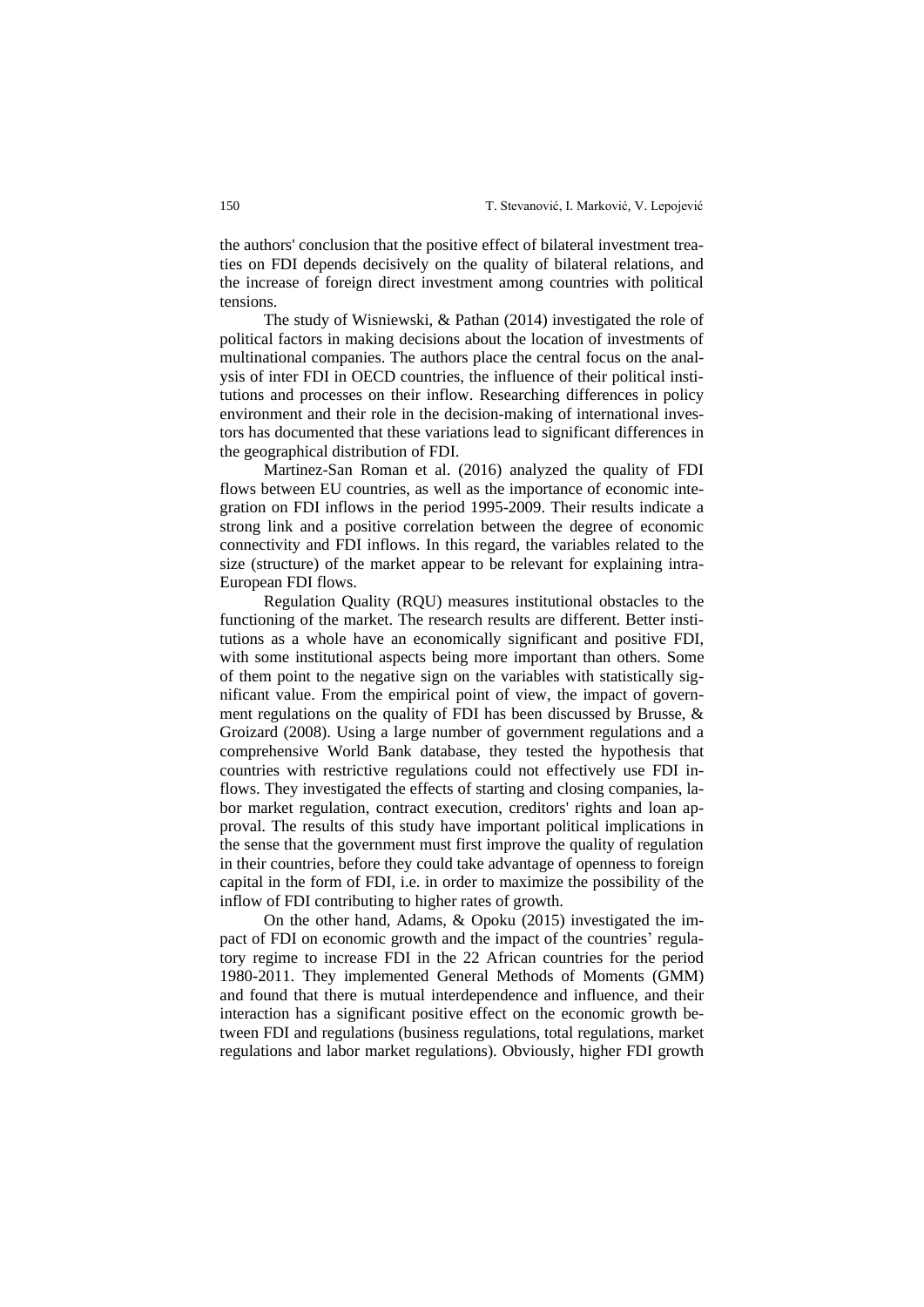has been driven by better and more efficient regulations. Efficient business regulation, regulation of the market and employment market regulations are crucial in maximizing profit from FDI.

Control of Corruption (CC) is the next and very specific and important parameter. Corruption can be defined in different ways, with regard to its various forms, such as bribery, extortion, influence, fraud and embezzlement. From our perspective, which tracks the impact of corruption on the cost of investment operations, the most appropriate definition of corruption is as a "package" that includes "personal exchange between the two sides, and where in (1) affects the allocation of resources, whether in the current period, and (2) means the abuse of public office in achieving personal benefits. The two sides can be, for example, public officials (the "demander") and foreign investors (the "supplier") (Macrae, 1982, p. 22). Habib, & Zurawicki (2002) analyzed the effects of corruption on bilateral FDI flows in a sample of 89 countries, managed to establish fortifications that foreign companies tend to avoid situations where there is visible presence of corruption, because corruption could be an important cause of inefficiency. Qian, & Sandoval-Hernandez (2016) examined the effects of distance from corruption, which they defined as the difference in the level of corruption between pairs of countries on bilateral foreign direct investment. Thus, they discovered that the distance from corruption negatively affects both the probability of FDI and the volume of FDI.

According to studies, corruption has negative effects on economic performance. Foreign investors are most interested in the transparency and impartiality of institutions that guarantee the usual and "normal" running of their business. By conducting research, it must be borne in mind that corruption is a complex phenomenon, accompanied by many other characteristics of the host country, such as the cultural values, lack of competition, quality of institutions. Abed and Davoodi (2000) view corruption as a systemic weakness, i.e. that it occurs in those economies that have weak institutions. Strengthening institutional capacity also strengthens economic policy measures that reduce the corruption of participants. However, due to the impossibility that these factors are held at a constant level, the estimated effects might be biased in any direction.

Al-Sadig (2009), in the period of 1984-2004, presented data for 117 countries. He used two different econometric methods, a much wider set of control variables, as well as different data sets in the analyzed panel. Later, he discarded the high-income OECD countries from the sample. Empirical evidence suggests that the cross-sectional regressions confirm the argument that corruption significantly deters foreign investors.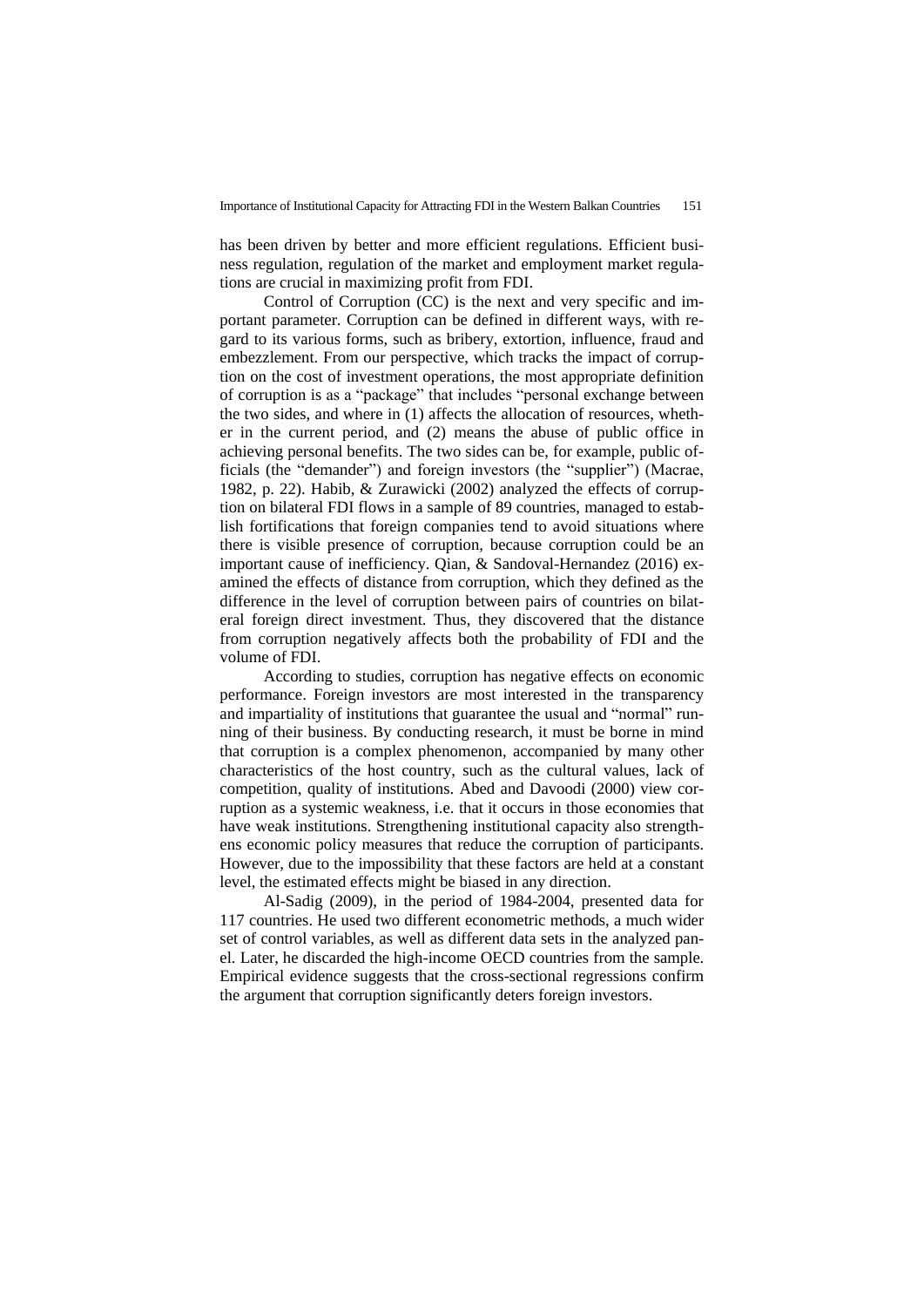## *DATA AND ECONOMETRIC MODELS*

Analysis included five Western Balkan countries<sup>1</sup> for the period of 22 years, starting from 1998 until 2019. The data used in the creation of econometric models for the observed period were collected from World Development Indicators Database from WB, IMF and supplemented by data from the UNCTAD and official national sources. The limiting factor in the analysis is the lack of data for a longer period for the observed countries, as well as the small number of countries that make up the target group. The model describes FDI dependence from seven selected regressors by which indicators were presented and in theory considered as a key to move FDI. These are the following parameters: GDP\_EX, GEF, PLST, POP, RQU, TOPEN and CC (Table 1).

| Indicator     |                                 |
|---------------|---------------------------------|
| <b>FDI</b>    | Foreign Direct Investment       |
| <b>GDP EX</b> | <b>Export Ratio</b>             |
| <b>GEF</b>    | <b>Government Effectiveness</b> |
| <b>PLST</b>   | <b>Political Stability</b>      |
| POP           | Population                      |
| <b>RQU</b>    | <b>Regulation Quality</b>       |
| <b>TOPEN</b>  | <b>Trade Openness</b>           |
| CC            | Control of Corruption           |
|               |                                 |

*Table 1. Indicator used in the study*

Source: Systematization of authors

For the analysis of the collected data panel data model was used. Econometrically, the panel data model comprising both time series and crosssectional elements, which means that each panel observation has a spatial and temporal dimension. Information panels can be picturesquely described as data related to observation units in different time periods. Observed Western Balkan countries are a heterogeneous group in terms of population size, where Serbia has the largest population with almost 7 million people, and Montenegro the least, something more than 600,000. The average share of exports in GDP in the observed group of countries in 2019 was 45.9%, where Macedonia leads with over 60%, while in Albania is the lowest percentage, at around 31.2%. The share of FDI in GDP is significantly different between the observed groups of countries. The largest share in 2019 was recorded in Serbia and Montenegro with approximately 8.3%, while the lowest value of this indicator was in Bosnia and Herzegovina, less than 3%. It is interesting that Macedonia leads for the TOPEN coefficient, while Bosnia and Herzegovina is at the back. Because of the limitations related to the regression coefficients in panel, surveys commonly use following regression models:

<sup>&</sup>lt;sup>1</sup>Albania, Bosnia and Hercegovina, Montenegro, North Macedonia and Serbia.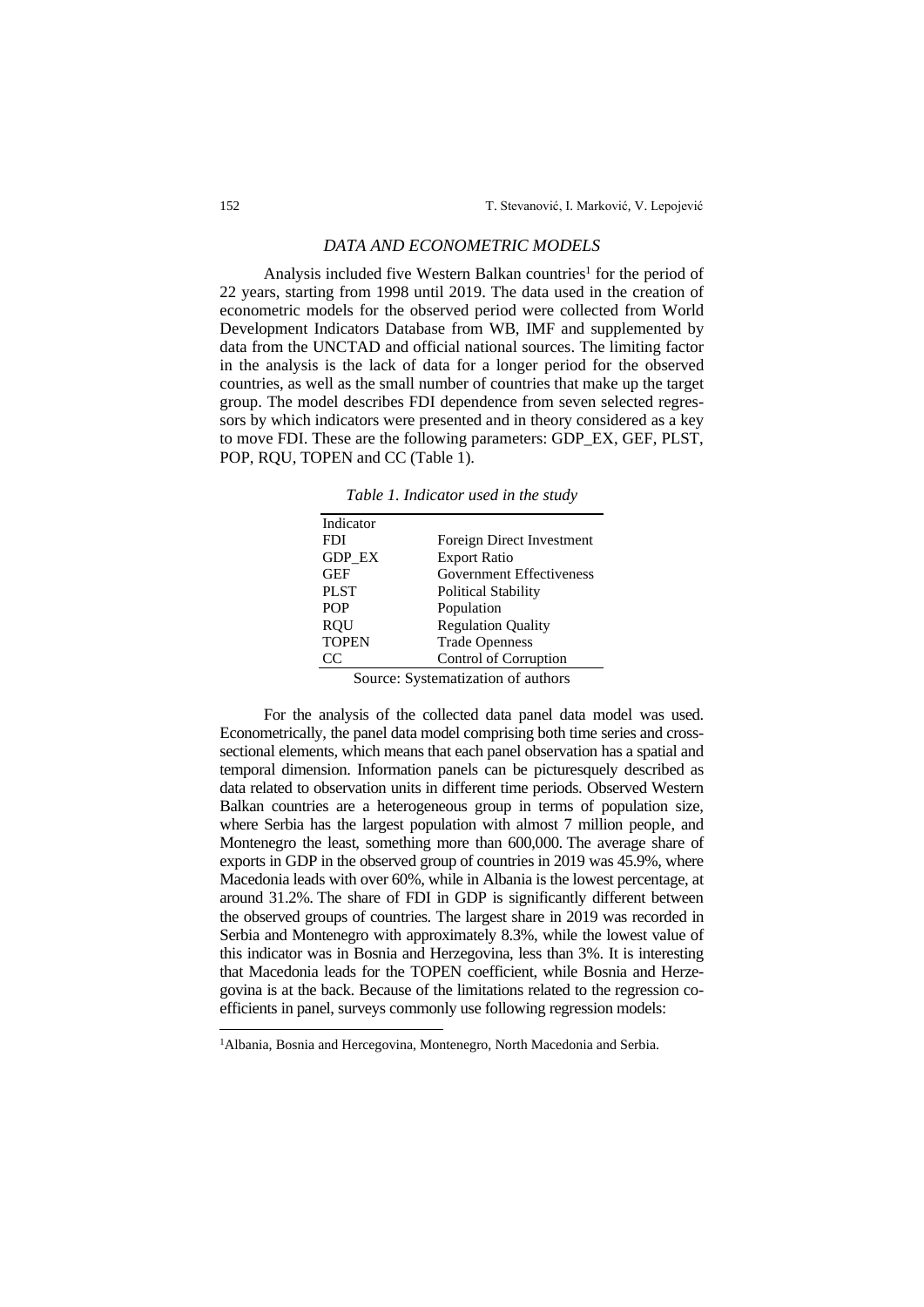Importance of Institutional Capacity for Attracting FDI in the Western Balkan Countries 153

- *Pooled OLS model*,<br>■ Fixed effects model
- *Fixed-effects model*,
- *Random-effects model*.

Each of three models gives different results in terms of regression coefficients value and statistical significance of results. In order to establish which model best describes the reaction of dependent variables on independent variables variation, it is necessary to carry out appropriate tests. The specification of these tests is given below:

- *Pooled vs. Fixed-effects model - F-test*
- *Pooled vs. Random-effects model -Breusch–Pagan test*
- *Fixed-effects vs. Random-effects model - Hausman test*

Because the number of countries in the analysis is less than the number of variables, in the analysis of empirical data we used the fixed effect model (FEM) for evaluating FDI. Also, we used a balanced panel data which implies an equal number of observations for each unit of observation (crosssection) over time. The considered model can be represented as follows:

### *Fixed effect model*

 $FDI_{it} = \beta_{0i} + \beta_1 GDP\_EX_{it} + \beta_2 GEF_{it} + \beta_3 PLST_{it} + \beta_4 POP_{it} + \beta_5 RQU_{it} +$  $\beta_6TOPEN_{it} + \beta_1 CC_{it} + u_{it}$ 

where is:  $\beta_{0i}$  - the unknown intercept for each entity,  $u_{it}$  - the error term. The results of the estimation given by the software *EViews 10.*

### *DISCUSSION OF RESULTS AND PREDICTED SCENARIOS*

Using the appropriate model and software, the following results were obtained in the tables below:

| Variable      |              | Fixed effect model |        |  |
|---------------|--------------|--------------------|--------|--|
|               | Coefficient  | t-Statistic        | Prob.  |  |
| C             | $5.19E + 09$ | 1.819836           | 0.0718 |  |
| <b>GDP EX</b> | $1.14E + 09$ | 2.361733           | 0.0364 |  |
| <b>GEF</b>    | 3236763.     | 0.313015           | 0.7549 |  |
| <b>PLST</b>   | 11296907     | 1.713500           | 0.0898 |  |
| <b>POP</b>    | 2076.208     | 3.178095           | 0.0020 |  |
| <b>ROU</b>    | 4671569.     | 2.390777           | 0.0217 |  |
| <b>TOPEN</b>  | 8207944.     | 2.216453           | 0.0492 |  |
| CC            | 21212757     | 2.183305           | 0.0401 |  |
| R-squared     | 0.635164     |                    |        |  |

*Table 2. Fixed effect model*

Source: Authors' calculation

*FDI* = 5193325509.36 + 1143213929.45\**GDP\_EX*+ 3236762.71429\**GEF*+ 11296906.8088\**PLST*+ 2076.2079037\**POP*+ 4671568.55655\**RQU* + 8207944.30501\**TOPEN* + 21212757.4805\**CC* + [CX=F]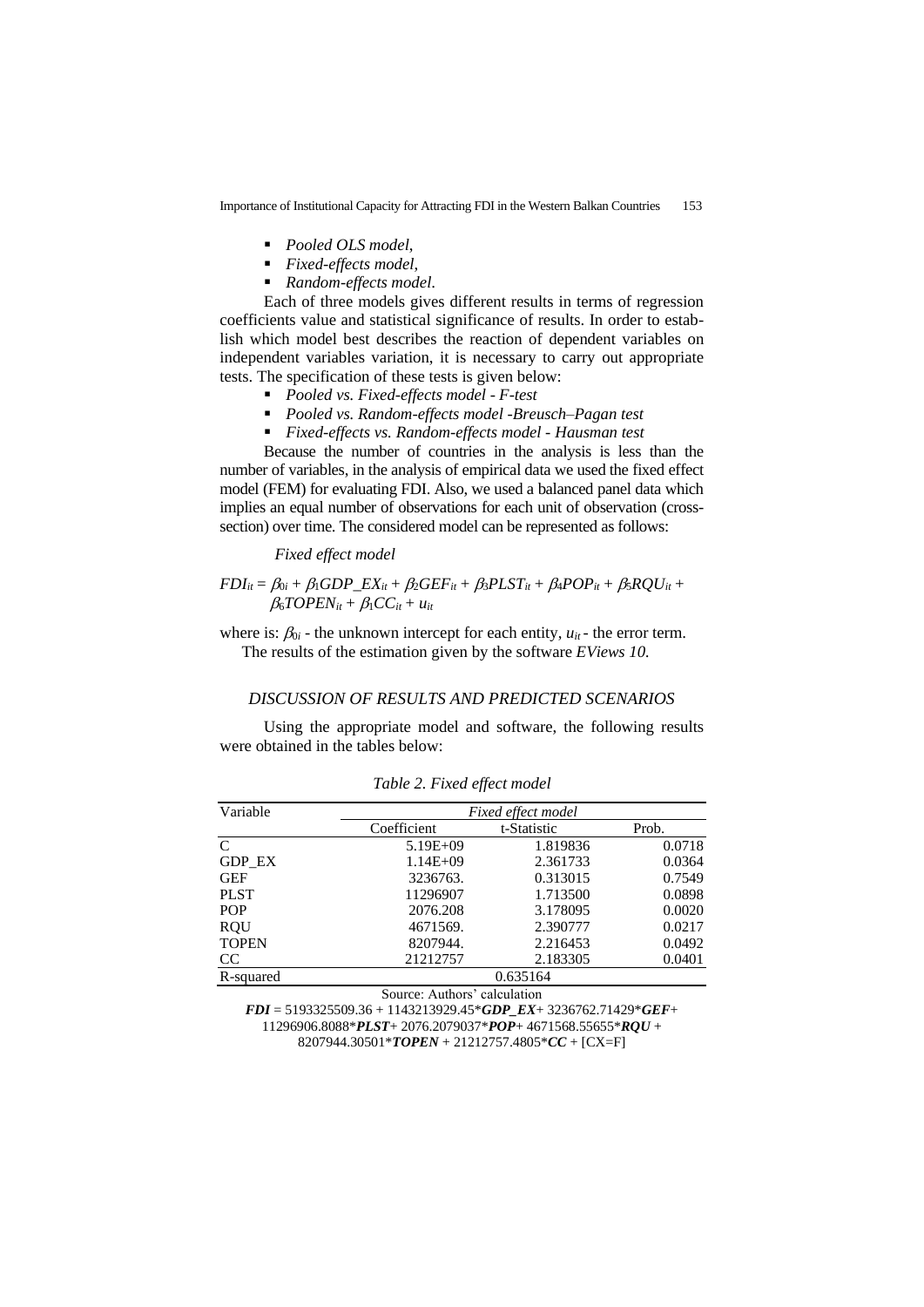Based on the data obtained in the model, certain conclusions can be drawn (*Table 2*). All the parameters used show the expected positive direction of change. The total population (POP) in this model represents the size of the market. The analysis showed a very strong positive correlation between population and FDI inflows into the Western Balkan countries. This is an expected trend given that many studies have proven that larger markets seem more attractive for higher FDI inflows (Aziz, & Makkawi, 2012; Bellak et al., 2008).

On the other hand, there is an unambiguous and clearly verified positive relationship between the FDI level and the degree of openness (integration) of the Western Balkan countries to international foreign trade as measured by the share of imports and exports in GDP (TOPEN parameter). Such a connection can easily be seen by observing the longtime series data on the movement of international trade and the amount of FDI by region. The results unequivocally indicate that the level of FDI increases as does the level of foreign trade liberalization, suggesting that, on average, a country with a more open economy has a higher level of FDI inflow. Stronger integration in the international division of labor in the Western Balkans, it seems, goes hand in hand with higher inflow of FDI.

It can be observed that economic science today is dominated by the view that the main reason for economic growth lies not in the accumulation of capital, nor in the productivity of production factors, but in an institutional framework that enables the benefits of accumulation and productivity. An essential part of this framework is the regulation quality of state institutions (RQU). According to this view, appropriate institutions and regulations encouraging innovation and technological progress, lead to the accumulation of capital and inflow of FDI, increasing employment, productivity and growth. On the contrary, weak institutional arrangements and over- or under-regulation adversely affect innovation, employment and capital accumulation, leading to a slowdown in economic growth and FDI inflows. In our case, a high correlation between RQU and the inflow of FDI was found, which only shows the important role of RQU on FDI inflow.

The instrumental value of Government effectiveness (GEF) is particularly important for those societies where the public sector is large and where public spending cannot be successfully brought under control potentially causing a public debt crisis, as was the case in Greece. If public sector efficiency is increased, high budget deficits can be reduced or eliminated without reducing or even increasing the quality of services provided to citizens through public services. Increasing the quality of public sector services is particularly important for countries that have overall very poor public service performance (Afonso et al., 2006).

Corruption is a global phenomenon that causes poverty, hampers development and reduces the inflow of FDI. Empirical research shows that corruption increases poverty in the country and deepens social differences in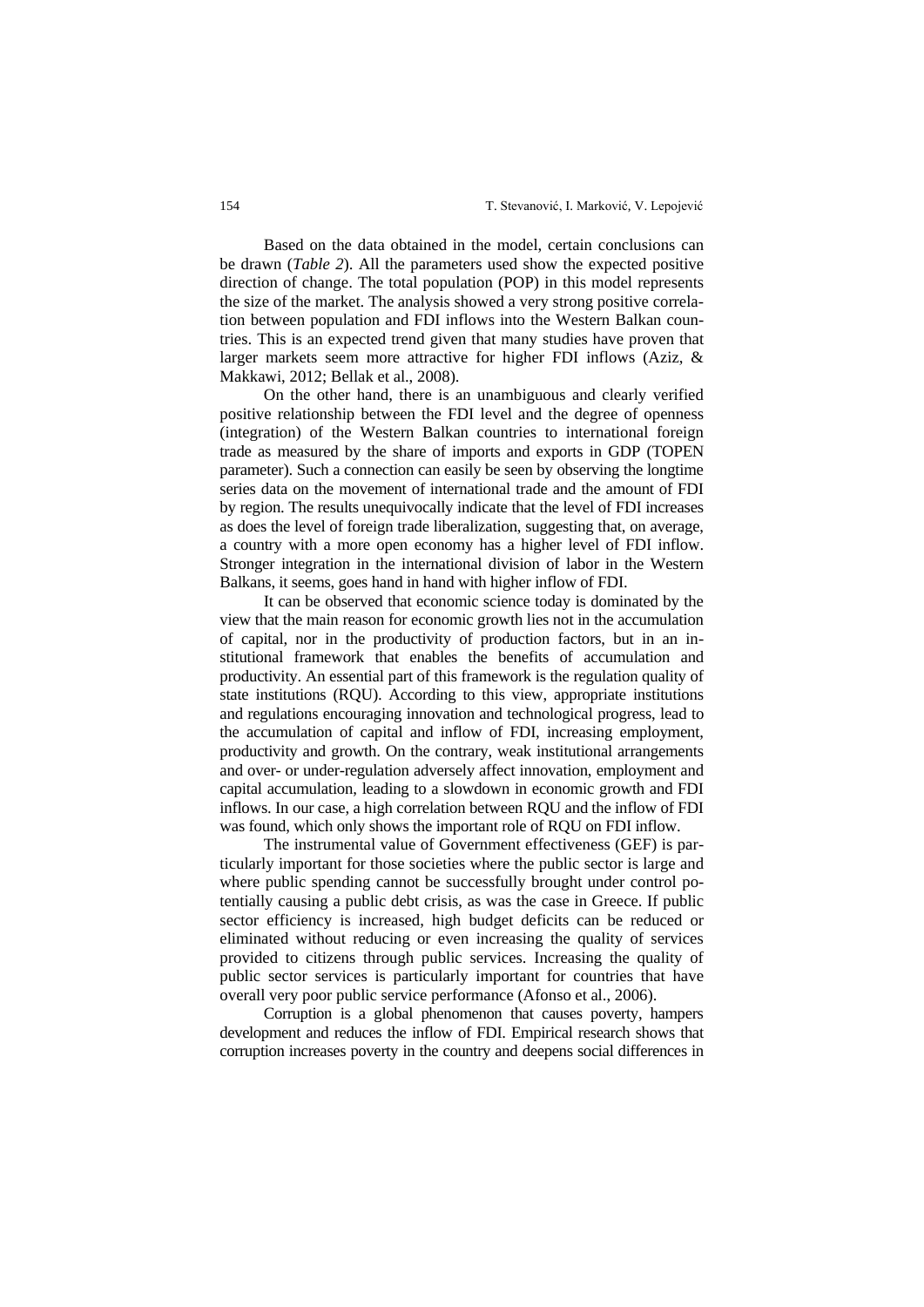society by slowing economic growth. The policy of public investment adjusts the interests of a small layer of rich and powerful and narrows the circle of beneficiaries of public services such as education, health care, security, legal certainty (Kaufmann et al., 1999). The parameter of corruption control (CC) measures the impact of the institutions of the system on the possibility of reduction or its complete elimination. Our analysis showed a positive link between the control of corrupt practices and the inflow of FDI, which is in line with the conclusions of leading papers in this area.

Between FDI and other indicators (PLST and GDP\_EX**)** a direct dependence is established. The value of the coefficient of determination  $R<sup>2</sup>$  was 0.635 and we can consider that the resulting model largely explained changes in FDI changes in the factors, considered in analysis as independent variables.

#### *CONCLUSIONS*

The models used in our paper for the period between 1998 and 2019 showed a high cause-and-effect relationship of the parameters GDP\_EX, GEF, PLST, POP, RQU, TOPEN, CC and FDI inflows. For the WB countries, the positive correlation expressed practically means a signpost to a higher inflow of foreign capital.

The main conclusion that can be drawn is that for the observed Western Balkan countries, the economic benefits of foreign direct investment are real, but will not be achieved automatically. In order to achieve maximum benefits from foreign corporate presence, it is of the utmost importance to ensure a healthy business environment (such as adequate control of corruption or minimize political risks, presented in our model as CC and PLST variables). The net benefit from FDI is not achieved automatically, and their size varies from country to country. Factors that limit the full benefits of foreign investment in some Western Balkan countries may be the general level of education, level of technique and technology on the development of the country, weak competition, lack of openness to trade, and poor regulation. In contrast, increasing the level of technological advances, education and infrastructure will enable developing countries to make better use of foreign presence in their market.

In economies where a healthy business environment is created by efficient economic and legal institutions, the entry of strong foreign corporation encourages the business sector of the host country, either through competition, vertical alliances or demonstration effects. Foreign direct investment shows extreme sensitivity to all the strengths and weaknesses of the corporate environment.

Viewed in a broader context, the model results indicate a very important fact: foreign direct investment, as a form of development aid cannot be the main and only source for solving all the problems of poor countries,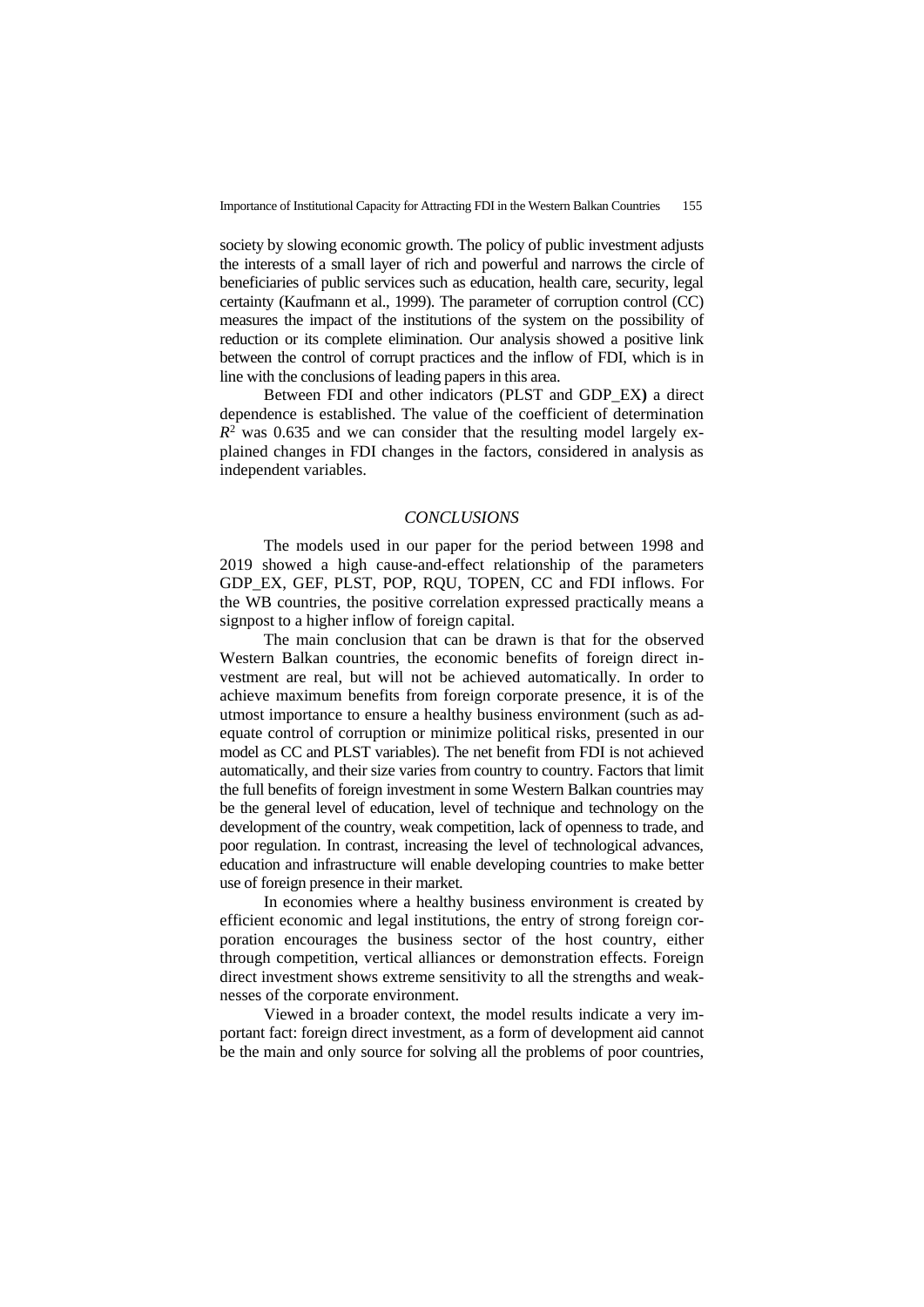such as those in the Western Balkans. Countries that are unable to raise funds for local investment cannot count on the benefits of foreign direct investment. It is the task of the government host countries to raise the level of education, invest in infrastructure and support the development of a healthy domestic business sector. Local subsidiaries of multinational corporations have the potential to support these efforts, but authorities and international agencies can help by various measures to build these capacities. However, in the end, the effects of FDI still remain dependent on government policy.

#### *REFERENCES*

- Abed, G. & Davoodi, H. (2000). Corruption, Structural Reforms and Economic Performance in the Transition Economies. IMF Working Paper No. 132. Washington: International Monetary Fund.
- Adams, S. & Opoku, E. (2015). Foreign direct investment, regulations and growth in sub-Saharan Africa. *Economic Analysis and Policy*, 47, 48–56.
- Afonso, A., Schuknecht, L. & Tanzi, V. (2006), *Public sector efficiency, Evidence for new EU member states and emerging markets*, European Central Bank working paper series no 581.
- Alonso, J. A. & Garcimartín, C. (2013). The Determinants of Institutional Quality. More on the Debate. *Journal of International Development*. Volume25, Issue2 March 2013, Pages 206-226.
- Al-Sadig, A. (2009). The Effects of Corruption on FDI Inflows. *Cato Journal*, 29(2), 267-295.
- Antonescu, D. (2014). Empirical analysis of foreign direct investments at NUTS 2 region, in European Union and Romania. *Procedia Economics and Finance,* 22, 681 – 689.
- Aziz, A. & Makkawi, B. (2012). Relationship between Foreign Direct Investment and Country Population. *International Journal of Business and Management,* 7(8).
- Bahadur Singh, A. & Tandon, P. (2015). Causality Between FDI Inflows and Export with Reference to India: An Analysis. *IUP Journal of Applied Economics*, July, 59-70.
- Bellak, C., Leibrecht, M. & Ried, A. (2008). Labour costs and FDI flows into Central and Eastern European Countries: A survey of the literature and empirical evidence. *Structural Change and Economic Dynamics*, 19, 17-37.
- Bénassy-Queré, A., Coupet, M. & Mayer, T. (2005). *Institutional determinants of foreign direct investment*. Working Paper CEPII, 2005 – 05.
- Blonigen, B. & Bruce, A. (2005). A Review of the Empirical Literature on FDI Determinants. National bureau of economic research 1050 Massachusetts Avenue Cambridge, MA 02138. Retrieved from http://www.nber.org/papers/w11299.
- Botrić, V. & Škuflić, L. (2006). Main Determinants of Foreign Direct Investment in the Southeast European Countries. *Transition Studies Review,* 13 (2), 359-377.
- Bounoua Chaib, Matallah Siham (2014), The Impact of Institutional Quality in Attracting Foreign Direct Investment in Algeria, Topics in Middle Eastern and African Economies Vol. 16, No. 2.
- Brada, J., Kutan, A. &Yigit, T. (2006). The effects of transition and political instability on foreign direct investment inflows- Central Europe and the Balkans. *Economics of Transition Volume*, 14(4), 649–680.
- Brusse, M. & Groizard, L. (2008). Foreign Direct Investment, Regulations and Growth. *World Economy,* doi: 10.1111/j.1467-9701.2008.01106.x: 861–886.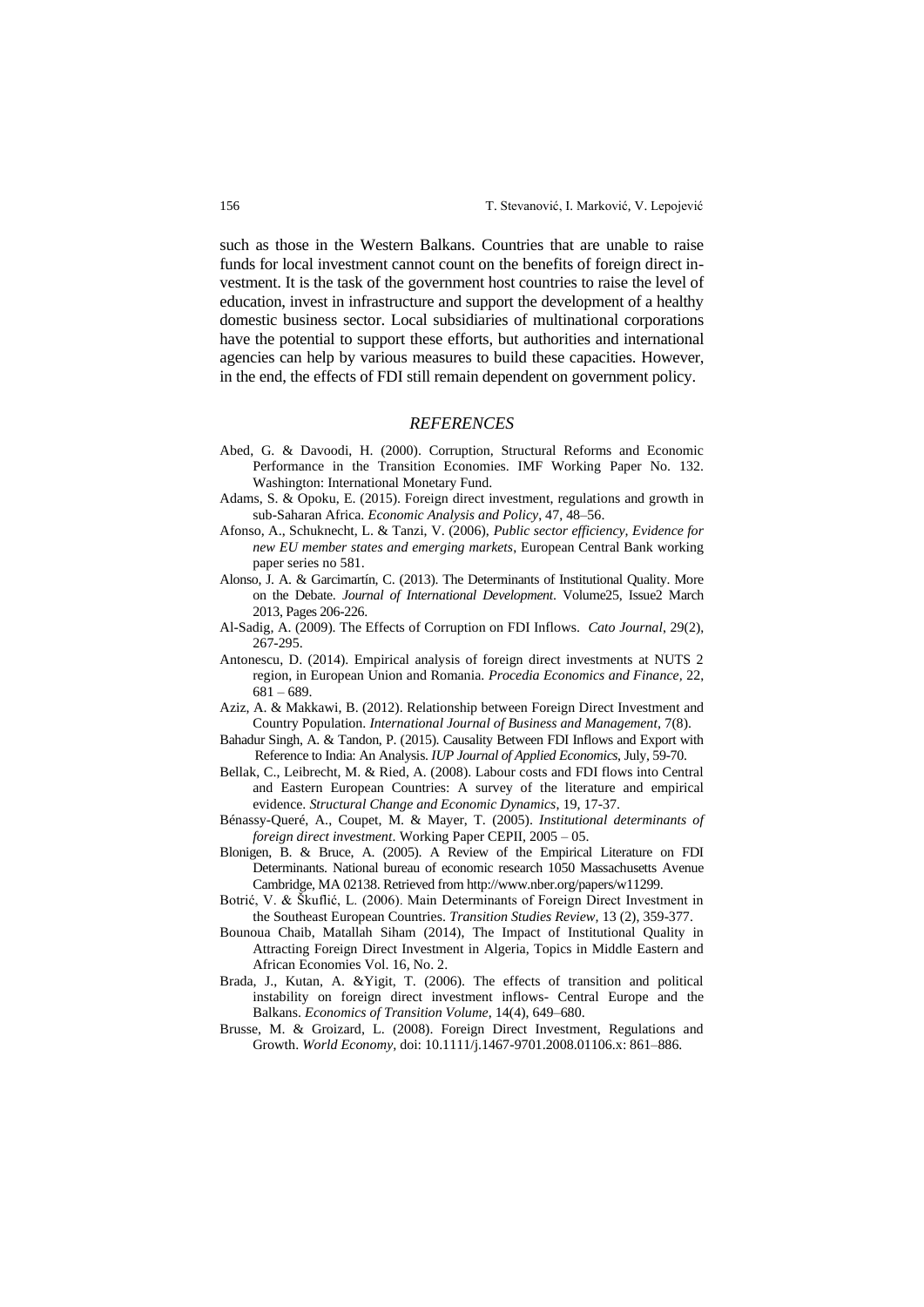Importance of Institutional Capacity for Attracting FDI in the Western Balkan Countries 157

- Busse, M. & Carsten, H. (2007). Political risk, institutions and foreign direct investment. *European Journal of Political Economy*, 23, 397-415.
- Daude, & Stein (2007), The Quality of Institutions and Foreign Direct Investment, Economics and Politics, Volume19, Issue3, November 2007, Pages 317-344.
- De Mello Jr, L. (1999). Foreign direct investment-led growth: evidence from time series and panel data. *Oxford Economic Papers,* 51, 133-151.
- Desbordes, R. &Vicard, V. (2009). Foreign direct investment and bilateral investment treaties: An international political perspective. *Journal of Comparative Economics*, 37, 372–386.
- Di Mauro, F. (2000). The impact of economic integration on FDI and exports: A gravity approach.Centre for European Policy Studies, Working Document, br. 156.
- Fazio, G. & Talamo, G.M.C. (2008). How Attractive is Good Governance for FDI? In Jay Choi, J. & Dow, S. (2008), *Institutional Approach to Global Corporate Governance: Business Systems and Beyond*, Emerald Publishing Limited, pp. 33-54.
- Grosse, R. & Trevino, L. J. (2005). New institutional economics and FDI location in Central and Eastern Europe. *Management International Review*, 45(2), 123-145.
- Habib, M. & Zurawicki, L. (2002). Corruption and Foreign Direct Investment. *Journal of International Business Studies* 33 (2), 291–307.
- Helpman, E. (1984). A simple theory of international trade with multinational corporations. *Journal of Political Economy*, 92(3), 451-471. doi: http://dx.doi.org/10.1086/261236.
- Houston, D. (2007). Can Corruption ever Improve an Economy. *Cato Journal*, 27(3), 325-342. http://dx.doi.org/10.1016/j.strueco.2007.03.001.
- Kaufmann D., Kraay A. & Zoido-Lobation P. (1999). Governance Metters, Policy Research Working Paper No. 2196, Washington D.C.: World Bank.
- lass Amy J. & Kamal S. (2002). Intellectual Property Rights and Foreign Direct Investment. *Journal of International Economics*, 56(2), 387-410.
- Liua, Z., Xub, Y., Wangc, P. & Akamavi, R. (2016). A pendulum gravity model of outward FDI and export. *International Business Review*, 25, 1356–1371.
- Macrae, J. (1982). Underdevelopment and the Economics of Corruption: A Game Theory Approach. *World Development* 10 (8), 677–87.
- Magnus Blomström, Ari Kokko (2003), The Economics of Foreign Direct Investment Incentives, NATIONAL BUREAU OF ECONOMIC RESEARCH, Cambridge, Working Paper 9489[, http://www.nber.org/papers/w9489.](http://www.nber.org/papers/w9489)
- Martens, Pim, Marco Caselli, Philippe De Lombaerde, Lukas Figge, and Jan Aart Scholte. (2015), New Directions in Globalization Indices. Globalizations, 12 (2), 217–228. doi:10.1080/14747731.2014.944336.
- Martínez-San Román, V., Bengoa, M. & Sánchez-Robles, B. (2016). Foreign direct investment, trade integration and the home bias: evidence from the European Union. *Empirical Economics* 50, 197–229.
- Noorbakhsh, F. & Paloni, A. (2001). Human Capital and FDI Inflows to Developing Countries: New Empirical Evidence. *World Development*, 26 (7), 1593-1610.
- Panagiotis G. Liargovas, Konstantinos S. Skandalis (2012), Foreign Direct Investment and Trade Openness: The Case of Developing Economies, Social Indicators Research, April 2012., DOI: 10.1007/s11205-011-9806-9, Source: RePEc.
- Qian, X. & Sandoval-Hernandez, J. (2016). Corruption Distance and Foreign Direct Investment. *Emerging Markets Finance & Trade*, 52, 400–419.
- Quazi, R. (2007). Economic Freedom and Foreign Direct Investment in East-Asia. *Journal of the Asia Pacific Economy*, 12(3), 329-344.
- Ramirez, M. (2006). Economic and Institutional Determinants of Foreign Direct Investment in Chile: A Time Series Analysis 1960-2001. *Contemporary Economic Policy*, 24(3), 459-471.